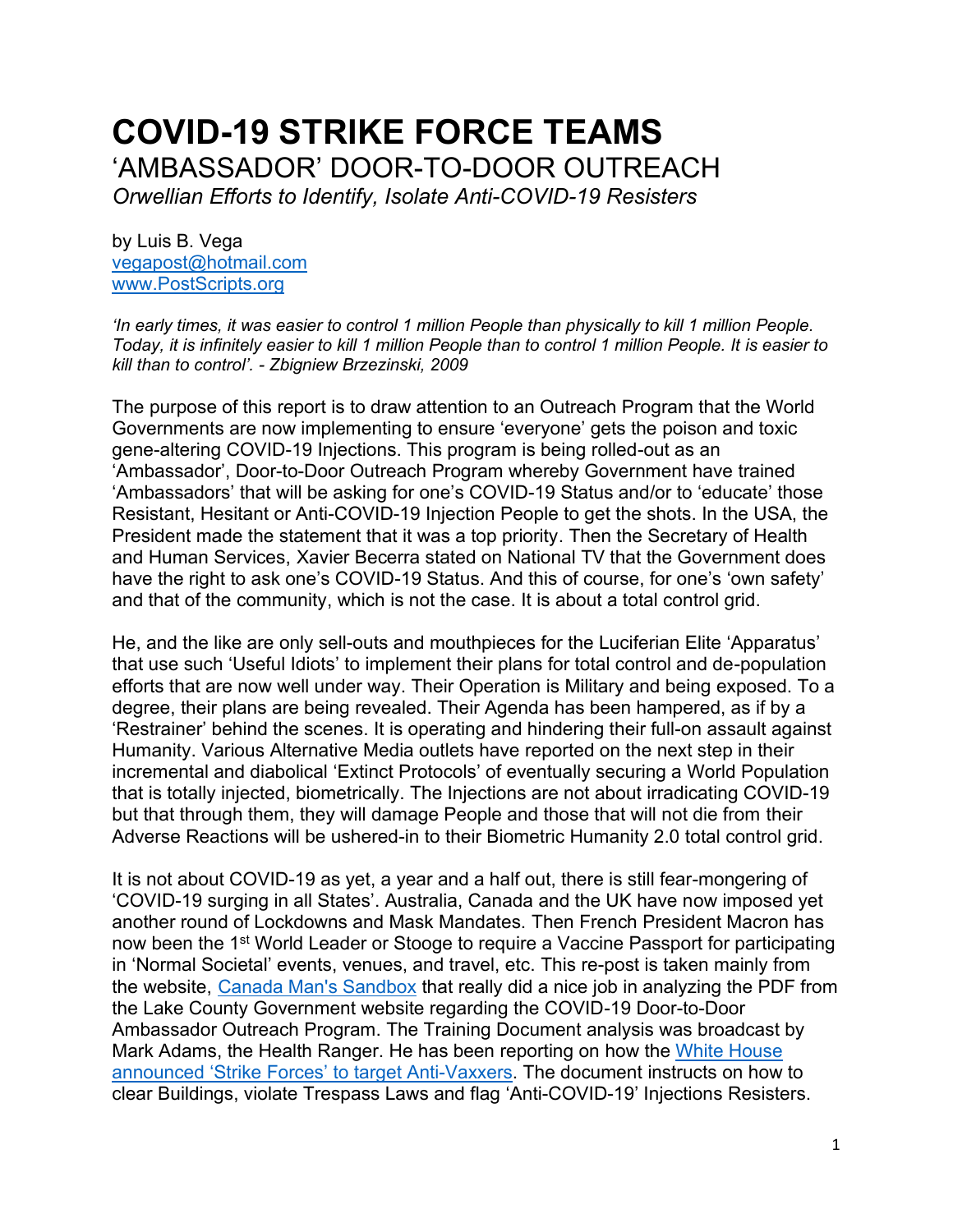#### **Lying to the Public**

Such a list of those 'Marked' will be utilized for future Forced Quarantines of the 'Resisters' into COVID Camps. See the CDC Operation SHIELD, it is in the books, as they say. Certain words will be highlighted and/or capitalized for emphasis. A commentary and/or adaptation to the articles will be made to highlight and expand portions of the reports. As such, a U.S. State Government Training Document has surfaced that offers horrifying details on how trained door-to-door 'Strike Force' Vaccine Enforcement Teams plan to operate in the USA. The document is Labeled, 'Community Health Ambassador Outreach Door Knocking Project'.

It is a Public Document, for now unless it is taken down, published by the Government of Lake County, in the U.S. State of Illinois. It will no doubt serve as a blueprint for all other U.S. State and Municipality Governments to copy. Consider that as a 'Strike Force', such terminology is only used in Military and/or Militarized Police activities and/or campaigns. That is exactly what this COVID-19 Agenda is about. It is a Military Operation, gone live and the Theatre is the World. The Enemy is You, the 'too many Humans'. In the Training Protocols, 'Ambassadors' are instructed to do the following.

- *Violate 'No Soliciting' restrictions and illegally Trespass onto Private Property.*
- *Impersonate Health Dept. Officials and attempt to intimidate Building Managers into consenting to allowing entry for the Strike Force Teams.*
- *Lie to the Public and falsely claim COVID Vaccines are safe by withholding information about serious Vaccine Side Effects, including Hospitalizations and Deaths.*
- *Clear buildings in Military Fashion, going floor-by-floor, wing-by-wing, knock on doors and impose on Residents of Apartment Buildings and Residential Units.*
- *Record the locations (address, room number) of those either Hesitant or Resisters to the COVID-19 Injections in order to generate a Government Database for further action - most likely Forced Quarantine Removal in the near future.*

As noted, the U.S. President has initiated this Military Protocol against its own Citizens. White House Spokesperson Jen Psaki announced in early July of 2021 that the Biden Administration would activate door-to-door 'Strike Forces' to 'inform and educate' more People into getting the COVID-19 Injections. Following that White House announcement, Lake County, Illinois posted the Training Document in questions that provides instructions for how such COVID-19 Strike Teams should operate.

Then Articles exposing this Military Operation began to surface on how the Municipal Governments, supposedly elected to 'Serve and Protect' are publicly engaging in subversion against its Citizen. The following are some examples of their ploy that is only going to get worse as time goes on, if the majority of the World does not wake-up and resist this Orwellian Evil. The 'Ambassadors', as noted are instructed to make False Claims. They are trained in stating that the COVID-19 Injection is 'Safe and Approved'. This is despite, as of July 11, 2021, the VAERS system [\(https://vaers.hhs.gov/\)](https://vaers.hhs.gov/) now reporting over 9,000 Deaths in the U.S. following COVID-19 Injections.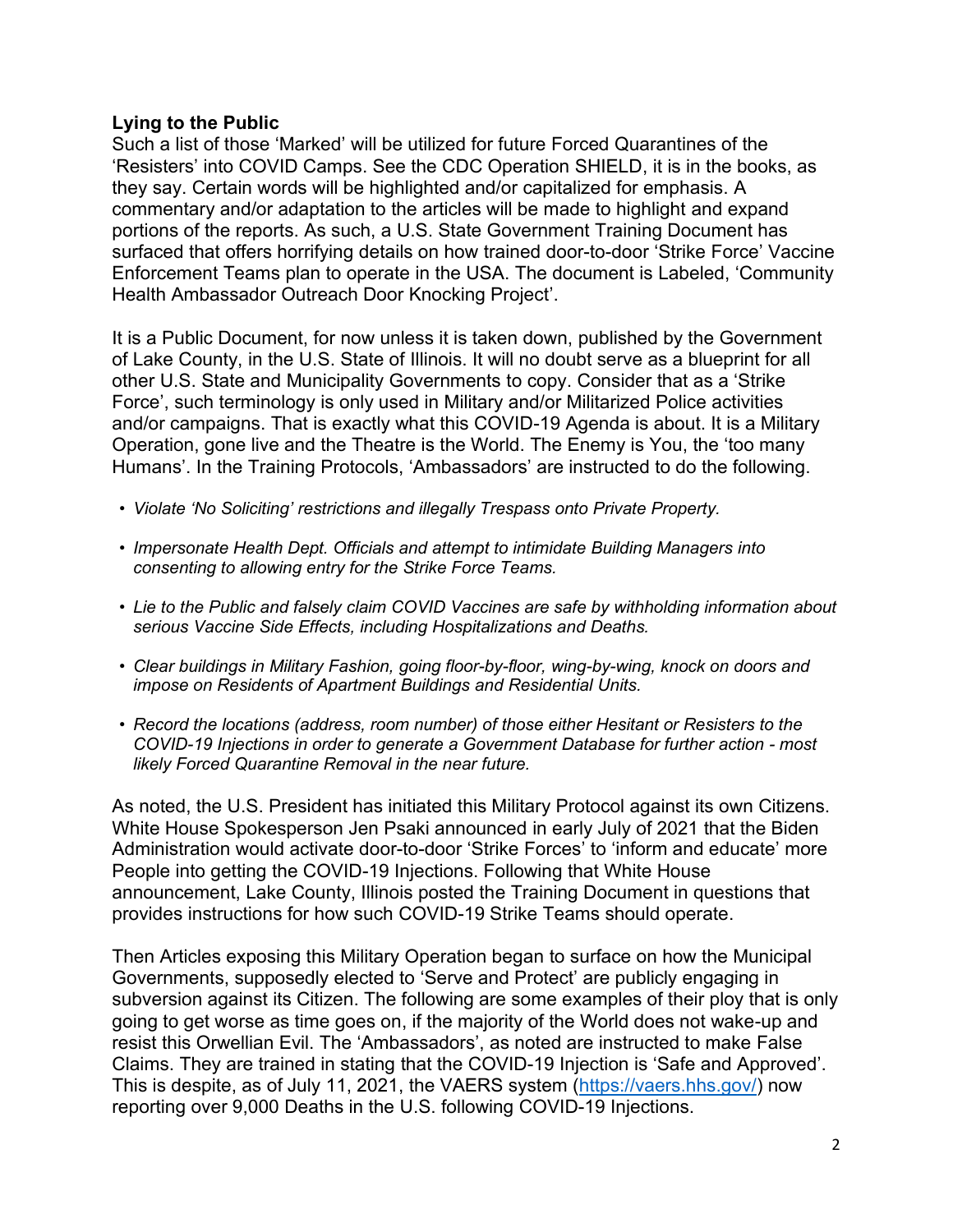#### **Trespassing Teams**

As the reports noted, the Strike Team Ambassadors are essentially instructed to lie to the Public. They are being trained to imply that the COVID-19 Injections are 'Approved Vaccines', which is a half-truth. Most ordinary People do not know the difference about that statement. As most who do know what is going on, the COVID-19 Injections are 'Approved' but only under Emergency Use. They have not been proved conclusively to be 'Safe and Effective'. On the contrary, the VAERS statistics is bearing this out.

The COVID-19 Injections have been 'Approved' only due to the Fear-Mongering success of scaring the entire World into forced Lockdowns, Mask Mandates, Quarantines, Social Distancing and now Forced Inoculations. Presently, all COVID-19 Injections have not been proven to be conclusively safe nor effective. And it is understood that only about 1%-10% of VAERS are being reported. In Europe, the number is over 30,000 Deaths and over 1 million Side Effects reported and counting as of July 2021. Here is an example of their Training Protocols.

#### *Question: Is the COVID-19 Vaccine safe?*

*Answer: COVID-19 Vaccines are tested in large Clinical Trials to make sure they meet Safety Standards… All routine Safety Standards must be met to ensure that any Authorized or Approved Vaccine is as safe as possible.*

Yet, such a Military Operation is strong-arming People to take the Injection even under the Emergency Use Authorization phase, that is due to expire. All it will take is for 1 of the COVID-19 Injections to be FDA Approved. And consider that now being a year and a half out from the original release of the COVID-19 Virus, that strand for which the mRNA is programed for has already fizzled-out through the General Public. In other words, as Dr. McCullough of Texas has emphatically warned, People are getting a shot for a virus that no longer exist and has largely passed through the Populations. But that is the plan. It has never been about COVID. The virus has been the cover. The objective is to inject as many People of the World. Why? Total biometric control. It is what is inside the COVID Injection and what the Luciferians of the World seek to do with the Human Body in their next man-make 'Great Leap Forward' into the Human Evolutionary quest.

They seek to become 'Immortal' and re-create Humanity 'in their own image'. The end goal will be the Mark of the Beast. Nonetheless, starting in the Fall of 2021, it is anticipated that at least 1 of the 4 major World COVID-19 Injections will be approved by the FDA in the USA. This will then set the standard and precedence for requiring all People to get the shots. If only 1 of these Medical Devices is approved, that is all it takes and any subsequent 'Booster Shot' does not then need to also go through the Clinical Trials. This is when the COVID 'Ambassadors' come in, literally. They will be going onto People's Private Property despite seeing clear Signage about not Trespassing. As noted, the 'Ambassadors' are instructed to ignore the Signs. This is serious as such purposeful and blatant violation of the Law is subject to one being arrested. That is if the Local Police come and do their job. Most, one suspects will not as they will be or are already on the side of this Military/Police Operation.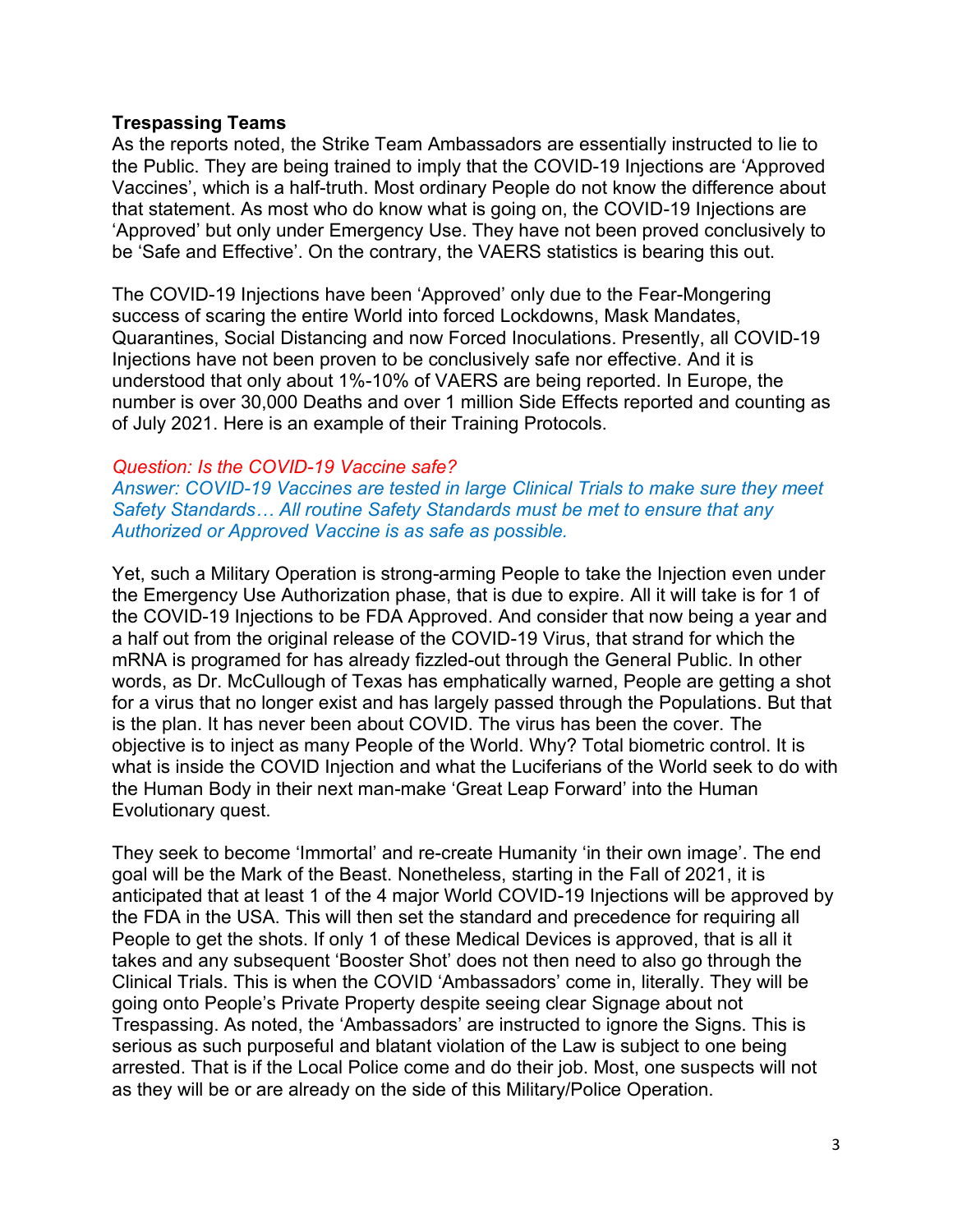#### **Resisting is Futile**

The following is what the Training Document Protocols instruct the Strike Team to do, basically Trespass and Lie. The 'Ambassadors' are instructed to also Impersonate Health Department Officials. Realize that all this is illegal under State Law in the USA and no different as one would Impersonate a Police Officer, etc. The following is the explanation given in the Training Document.

*Ignore No Soliciting Signs. You're not Soliciting! You're offering Critical Information and Resources. What you are doing is not illegal. And make clear up front that the building has let you in and you're from the Health Department.*

As the reports rightly assessed, these Strike Force 'Ambassadors' are in fact, soliciting for the commercial, for-profit benefactors, the Big Pharmaceuticals. They are essentially working on behalf of the 'Vaccine' Manufacturers who stand to generate billions of Dollars in 'Vaccine' sales to World Governments. The COVID-19 Injections are a Medical Product. It is a pity that now local Municipalities are doing their 'dirty work' as Big Pharma billions have bought-out most World Government Agencies and Politicians.

This door-to-door COVID-19 'Vaccine' coercion campaign benefit only the for-profit Corporations which fund Election Campaigns of Government Officials that are ordering the COVID Mandates. Consider a following Meme that circulated after the Assassination of the President of Haiti. It was noted that as of the beginning of July 2021, only 3 countries refused to force and mass inoculate their People with the COVID-19 Shots. Guess what countries they were? Haiti, Tanzania and Madagascar.

Now, all 3 of their Presidents have 'Died' unexpectedly. Jovenel Moise of Haiti, gunned down by an orchestrated Military raid. John Magufuli of Tanzania died unexpectantly in March of 2021 and Didier Ratsiraka of Madagascar also in March of 2021. Soon thereafter, COVID-19 orders were submitted to the WHO and provided by the USA. Now in the West, door-to-door Dragnets of those not injected are under way. It was noted that under Illinois Statutes Chapter, Criminal Offenses, Sub-chapter 3, Criminal Trespass to Real Property, the Law states the following. Emphasis added.

*(a) A person commits Criminal Trespass to Real Property when he or she:*

*1) knowingly and without Lawful Authority enters or remains within or on a Building;*

*(2) enters upon the Land of another, after receiving, prior to the Entry, Notice from the Owner or Occupant that the Entry is forbidden;*

*(3) remains upon the Land of another, after receiving Notice from the Owner or Occupant to depart;*

*(3.5) presents False Documents or Falsely Represents his or her Identity orally to the Owner or Occupant of a Building or Land in order to obtain Permission from the Owner or Occupant to enter or remain in the Building or on the Land;*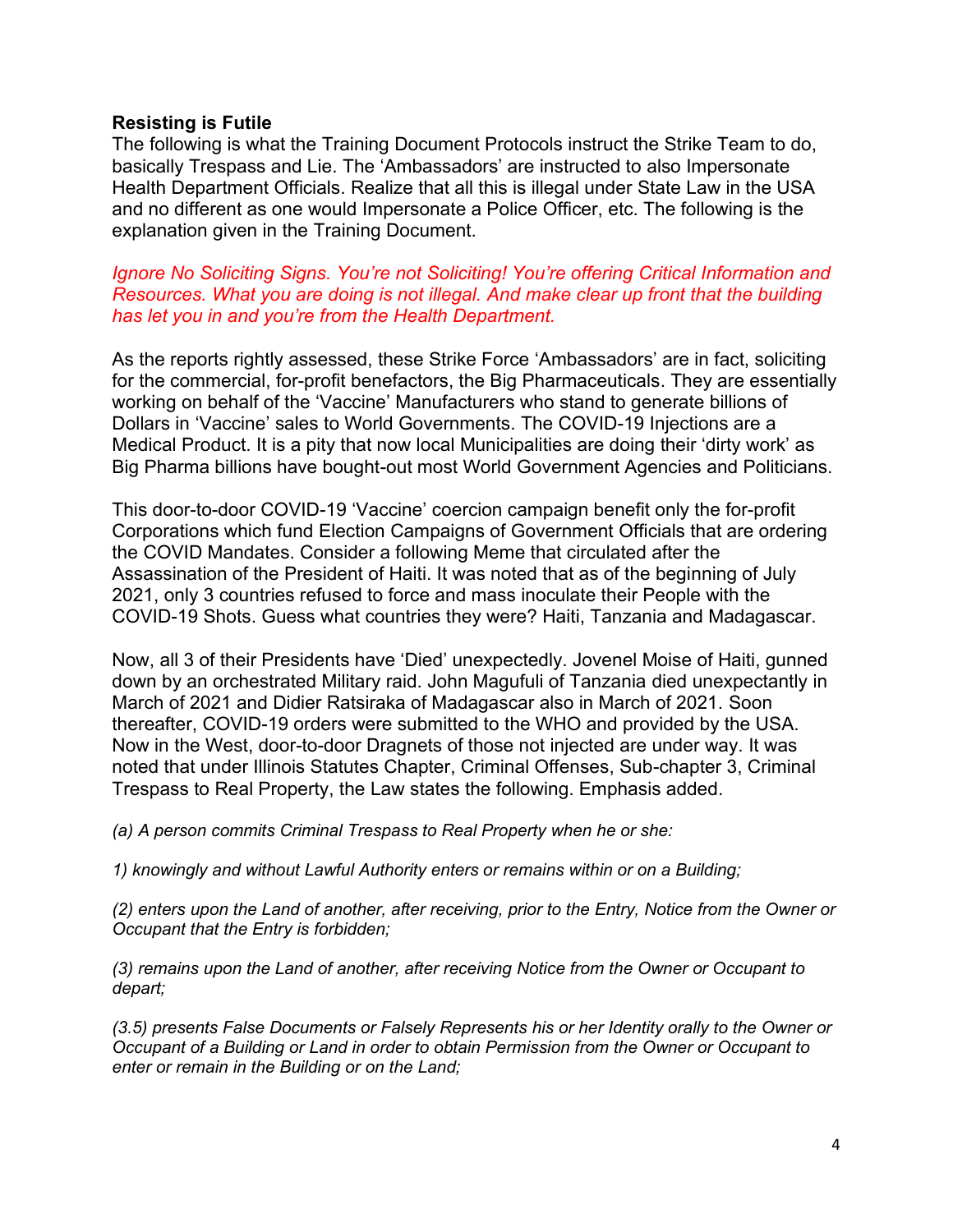#### **Military Psyop**

It was rightly reported that a 'No Soliciting' Sign is 'Prior Notice' that Entry is forbidden. And as noted, the Strike Force Team Ambassadors are being instructed to tell People, that 'they are from the Health Department'. They are willingly and willfully illegally misrepresenting themselves as Health Department Employees or Officers, when they are neither. Most regular unsuspecting People will not know the difference. These 'Ambassadors' have no Authority to be asking or knowing about one's Medical Status.

The 'Ambassadors' are being trained to imply that their questioning and reason for Trespassing is covered under the 'Color of Law'. They are told to impersonate Health Department Employees or Officials. This is illegal. The reports rightly assessed this criminal activity by the U.S. Government in that this Military Operation is equivalent to a local Police Department recruiting 'Volunteers' and instructing them to say, 'We are from the Police Department and are Law Enforcement Officials'.

The Training Document further gives instructions for 'clearing' Residential Buildings, Flood by Floor, in Military Style Operation. Why? It is because this Outreach Program is a Military Psyop. All the while, they will be meticulously recording the locations of those who refuse or are resisting the COVID Cancer. The Governments will need a database of the physical locations of People who refuse the COVID-19 concoction of poison for later extraction. The purpose is very clear, the Dragnet is to canvass localities and record the People who refuse the COVID-19 Injections. The following is from the document.

#### *After you enter the Building, orient yourself so you systematically proceed from Floor-to-Floor, covering each Wing. Utilize the Tally Sheet to keep count of those interested in getting the vaccine, those who refuse and those with further questions.*

These instructions are exactly how the Military and Law Enforcement train for a Dragnet Operation. The next stage will be, at some point in time to then have the Military and/or Law Enforcement come to forcibly inject those resisting the COVID-19 shot at gun point. Or it will be to extract those to be forcibly quarantined. One will not be able to opt-out even if there are legitimate Exemptions due to Medical Condition and/or Religious Convictions. Such Exemptions are only touted to exist for legal purposes and to appease the People, for now. But once the 'Order' is given, even the COVID-19 Recovered that have 100% Natural Immunity will still need to be injected.

The reports further went on to note regarding this Training Document that there are really only 2 logical reasons why the Government will come back to the 'Marked' addresses of those that refuse the COVID-19 Injections or said they would not be taking them. 1) As noted, the Authorities will force inject these remaining People. 2) The Authorities will forcibly take away these sorts of People, the 'Resisters' to COVID 'Quarantine Centers'. These will be the COVID Camps run by FEMA and/or the CDC. The issue is that one cannot come out ever of such COVID Camps until one gets the shots. The CDC's Operation SHIELD describes the facilities as having only 1 entrance or way to getting in or out as in 'escaping'.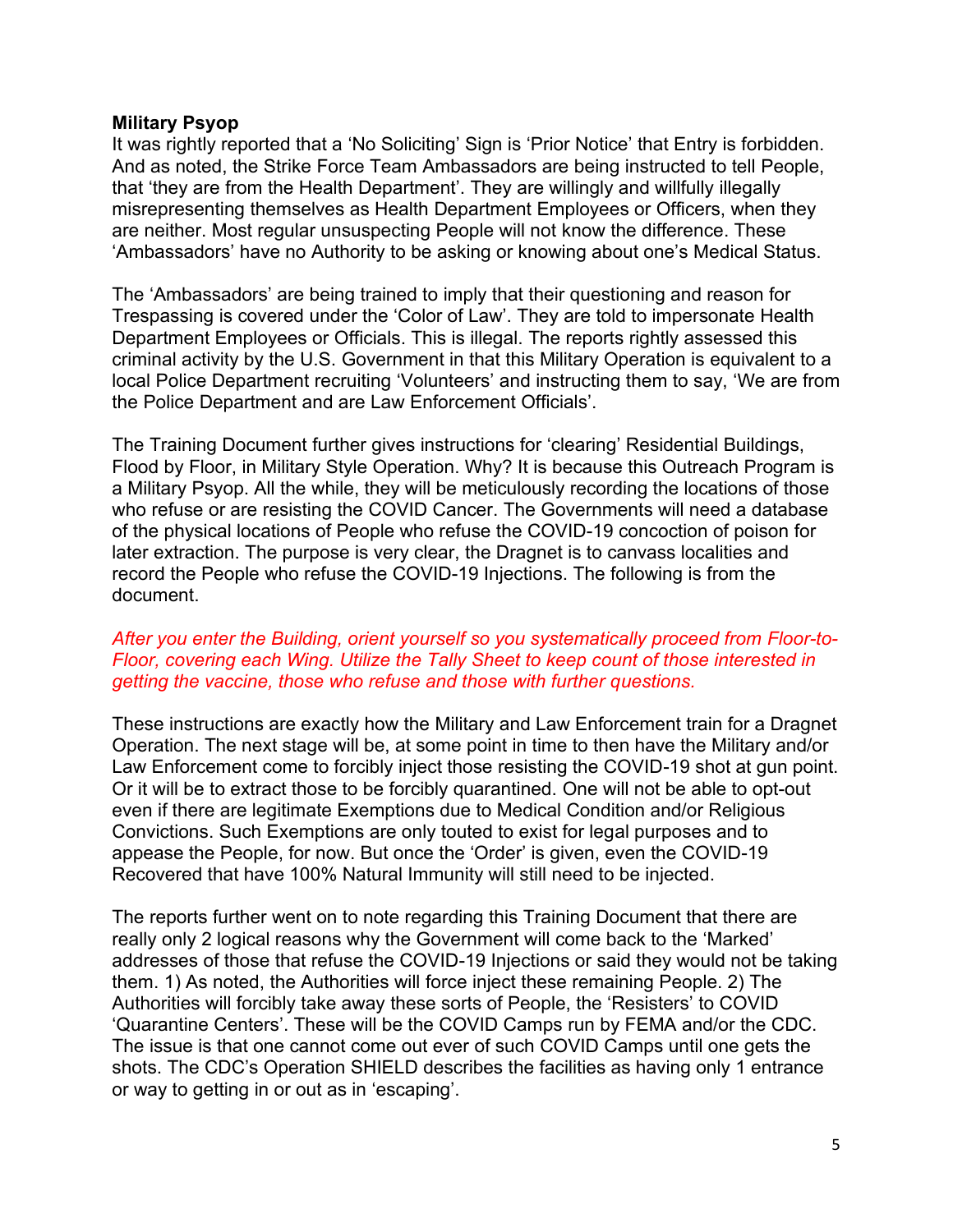The Authorities, under the COIVD 'Emergency' will have the power to then detain or 'imprison' those COVID Injection Resisters, indefinitely. This scenario will mirror the popular song, 'Hotel California' where People could 'check-out but, could never leave'. The Ambassadors are then told to downplay the Injection Side Effects and significance. This is irresponsible as it will dissuade honest People from reporting them to VAERS. Most are scared and un-informed of the potential serious Medically Adverse Reactions.

The Ambassadors will be informing the People of the need to have Informed Consent. As a result, many will needlessly die. But as noted, that is the plan as only about 1%- 10% of Adverse Effects and/or Deaths are being reported to VAERS in the USA. For example, if as of July 2021 about 9,000 Deaths have been reported to the U.S. VAERS, and it is only approximately 1% of the actual cases, how many have really died? Here is a simple Mathematical Ratio Calculus based on only the 1% factor.

| $1\%$            | $\mathcal{L} = \mathcal{L}$ | 100%                                                                           |
|------------------|-----------------------------|--------------------------------------------------------------------------------|
| 9000             |                             |                                                                                |
| $1\%X =$         |                             | 100% x 9000                                                                    |
| $\boldsymbol{X}$ | $=$                         | $100 \times 9000 / 1\%$                                                        |
| $\boldsymbol{X}$ | $=$                         | 900.000 / 1                                                                    |
| X.               | $=$                         | 900,000 (Nearly 1 Million People have actually died statistically in the USA.) |

Consider that it has been broadcasted that as of July 2021, nearly ~**620,000** People in the USA have died of COVID-19 Virus. And this is based on inflated numbers by 2X as the reporting of Deaths by the COVID-19 Virus have been intentionally made to be exuberant. Thus, with such a COVID-19 Virus Death Rate, the percentage for a **332,000,000** population of the USA would be about a **.0018%** Death Rate.

Realize that this COVID-19 Virus Death Rate is less that for the prior Seasonal Influenza Death Rates. However, if compared to the Death Rate of those statistically killed by the COVID-19 Injection, it is the following.

## *900,000 dead of COVID-19 Injection / 332,000,000 USA pop. = .0027%*

Thus, based on this Mathematical Extrapolation, statistically, the COVID-19 Injections are killing more People than the COVID-19 Virus in the USA. As one can see, the Cure is worse than the supposed Disease and the thus, there is no justification for continued Lockdowns, Mask Mandates, Social Distancing, nor 'Vaccinations'. But this is, has been and will be the plan.

In fact, such a fact is 1 of the primary suppositions of why an Emergency Use Authorization was granted in the 1<sup>st</sup> place. The argument was that the 'Vaccine' could be more beneficial to People. But the decision was not and is not based on the Scientific Method. It was based on 'Faith' that it could be beneficial. The mRNA is new Experimental Technology never tested on Humans before. But because of the induced mass hysteria, it has not been based on solid Science, but a hope that it will be. This is not Science. To reiterate, the COVID Strike Force Ambassadors are instructed to lie to the Public about Adverse Events, downplaying their significance of the Side Effects.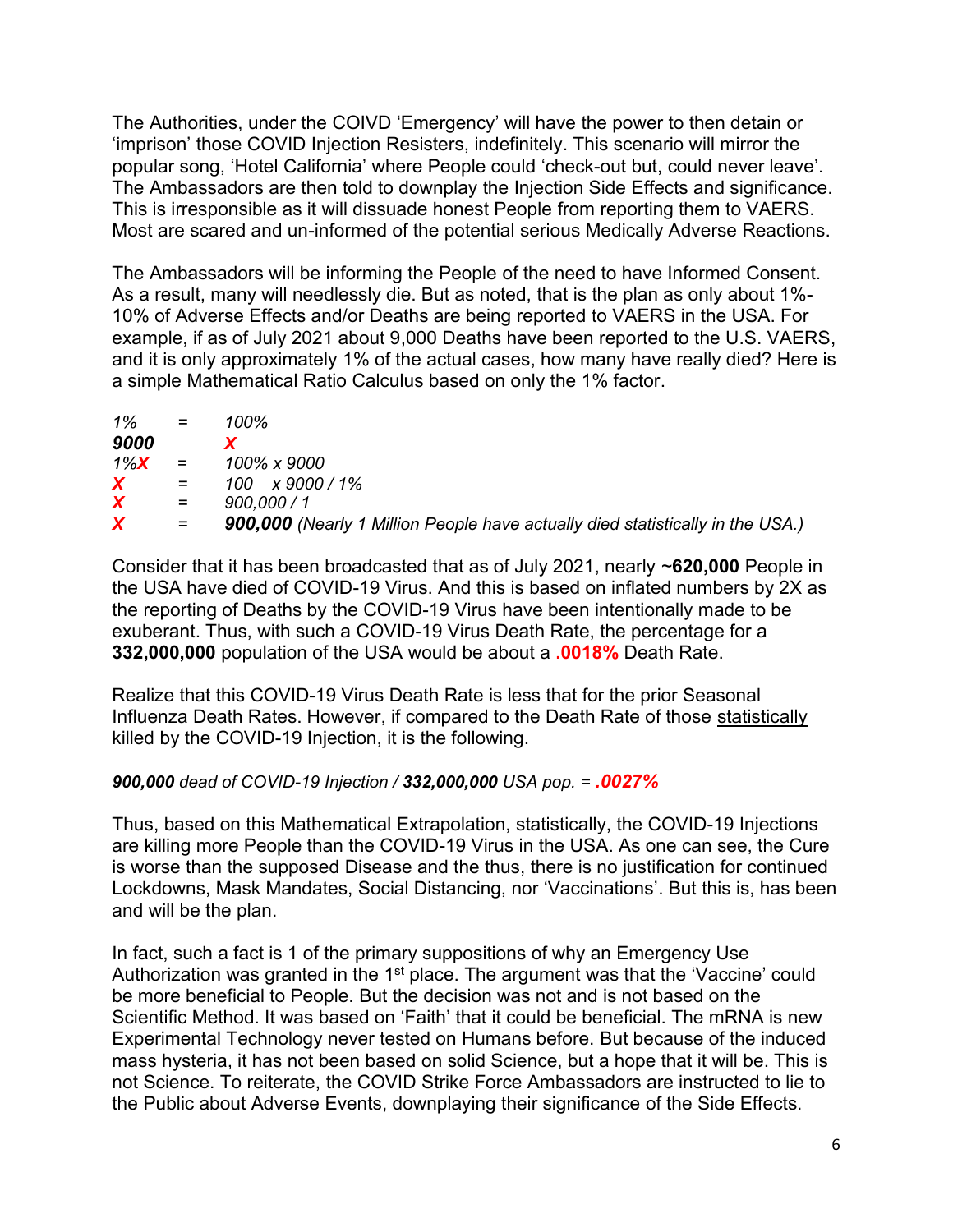## **A Psyops**

The reports rightly discerned that the 'Ambassadors' have been instructed to not be truthful about the ramification of the COVID-19 Injection Side Effects. They will be twisting the outcomes from a negative to a positive effect. They are insinuating that Side Effects are 'not a bad thing'. Try to tell that to a Father, Mother, Son, Daughter, Aunt, or Uncle who have been damaged or have died of the COVID-19 Side Effects because of the Injection. So, it is 'not as bad as COVID' if one drops Dead, suffers Neurological Damage, has Uncontrollable Seizures, Blood Clots, Bell's Palsy, Heart Damage, Heart Attacks, Bleeding, etc. The following is the script giving in the Training Document to reply to those who ask if there are any Side Effects taking the COVID-19 Injections.

## *…It is important to know that Side Effects are a Sign that your Body is working to build up a Defense against the Virus. And Side Effects are not nearly as bad as a bad case of COVID.*

Yet, unbelievable, there have been cases where People's skin has flaked-off or have broken-out in blood-filled soars and yet they praise the shots. They claim that they were fortunate enough to get the COVID Injection and 'that is it working'. The rationale that the 'Ambassadors' are trained to say is that the Side Effects is proof that the 'Vaccine' is 'working'. That no matter how bad the Side Effects are, getting COVID is worse. This is not Science. And this, most People do not realize nor understand that the CDC's own website shows that COVID-19 has a 99% Recovery Rate and the COVID-19 Virus Death Rate is no worse than a yearly Seasonal Influenza.

What has contributed to the elevated Death Counts is that Doctors have been instructed to not treat the COVID Symptoms until it is too late. At which point, any result that ends in Hospitalization will have a 70% chance of sure Death thereafter as by that time, it is too late for many People. It is rather ironic that the Powers-That-Be that own the Mass Media Outlines, the Banks, Education, Science, Big Ag and Big Parma and most Politicians are the ones hypocritically claiming that it is the Alternative Media and COVID-19 Injection Resisters that are to blame for 'mis-information'. Yet the Lake County Document on how to train and script the 'Ambassador' are guilty of this very crime. This is why this Military Operation is a Psyop that is shamedly being supported by the President to be 'legally' dishonest and defuse dangerous misinformation.

It will cause many People that do get the COVID-19 Injection and its Side Effect to avoid seeking Emergency Medical Attention when they suffer Serious Adverse Reactions following the Injections, and this may lead to Permanent Injury or Death. It will also prevent them from reporting the Side Effects and/or Death to the VAERS. Thus, the Lake County Government is directly teaching its Strike Force Team of Ambassadors to distribute misinformation that will result in unassuming People ending-up Dead. One sure evidence to show how this COVID-19 is a Military Psyop is that the Ambassadors are falsely telling People who already have Natural Immunity, COVID Recovered, that they still need to get 'vaccinated'. This is not Science. The reports rightly assessed that in direct violation of Medical Ethics and Science, the Training Document instructs the COVID Ambassador to tell People that one's Natural Immunity does not work.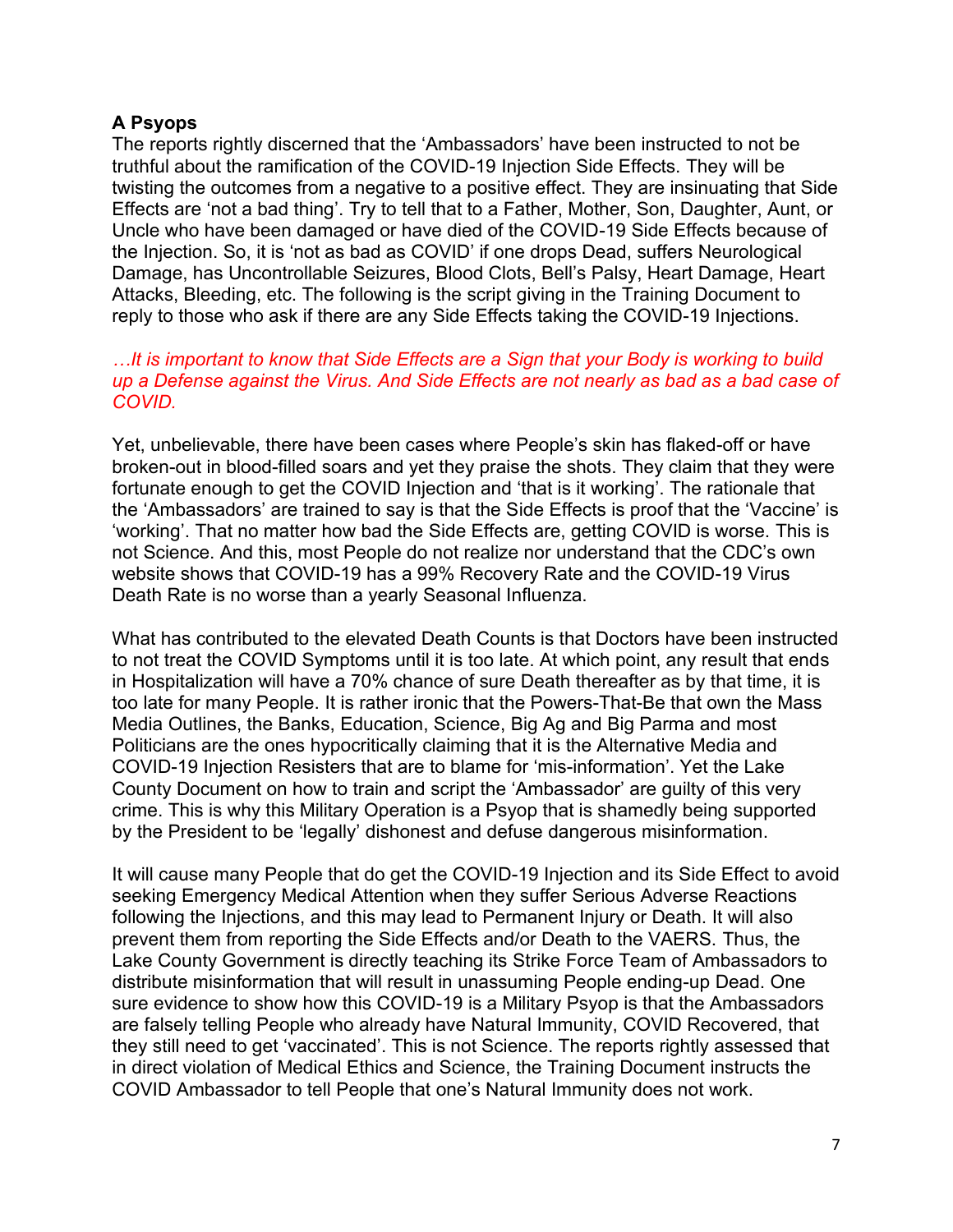#### **Violations**

People are being told that only the COVID-19 'Vaccine' can provide true Immunity. This is not Science. The CDC is falsely publicizing on their website on the Adverse Effect Page that Deaths due to the COVID-19 Injections and Heart Condition in Young Adults are 'Extremely Rare'. This is false. The VAERS data bear this out. And what the People will not be told is that most of the reported cases now being Hospitalized with COVID are those who were previously injected with the COVID-19 Injections. The Ambassador will also not be informing the Public that they have the right to have Informed Consent.

No 'vaccine' is 100% effective but that it is not the better option than having recovered and acquired Natural Immunity from COVID-19 Viruses. They will not cite the Scientific Papers that show that virtually any recovery from a virus will last almost one's entire lifespan. Nor are they told to inform the Public that the COVID-19 Injections are already failing to work against COVID Variants, such as the Delta variant. And now a  $3<sup>rd</sup>$  shot is required, as in Israel. The following is from the 'Talking Points' Training Document.

*Question: Do I need to get vaccinated if I already had COVID-19? Answer: Yes. Right now it is unclear how long immunity for COVID-19 lasts after you have been sick. We do know that immunity from having the virus decreases over time, especially for mild cases. Getting vaccinated is the best way to protect yourself from getting COVID-19 again.*

This is not Science as Scientists and/or Virologists will argue that a Variant is always less potent than the original. What these Lake County Training Documents reveal is a dangerous escalation and precedent that will be used to intimidate, harass and illegally coerce People into accepting a Medical Device into their body, against one's will and without Informed Consent. It is a violation of the Nuremburg Code, of one's Civil Rights the U.S. Constitution and Human Rights in General. At some point in time, the rising Death Rate from the COVID-19 Injections will be blamed on the Resisters.

This will be cause for the Governments to impose stricter measures in the COVID World Order. It will be a Medical Martial Law that will forcibly remove the Resisters to permanent COVID Camps. All that it will take is for one more 'COVID Emergency' or an International Event to trigger this 'Final Solution' against Humanity. Covid 'Internment Centers' already exist in Canada, Germany, New Zealand, Australia and the USA. The reports went on to state that even USA Today, a mouthpiece for Big Pharma, the CDC and the WHO, tried to 'Fact Check' claims about the COVID Quarantine Camps and ended up confirming they are real.

#### *Fact Check:*

*Quarantine 'Camps' are real, but COVID-19 Camp claim stretches truth From the story: The claim: U.S. Military has approved COVID-19 Quarantine 'Camps' that will access personal information and be monitored by Militarized CDC Police.*

*USA Today does not dispute the existence of Militarized Covid Quarantine Camps in the USA but cites some unknown internet user who speculated about exactly what might go on there, attempting to discredit the entire idea.*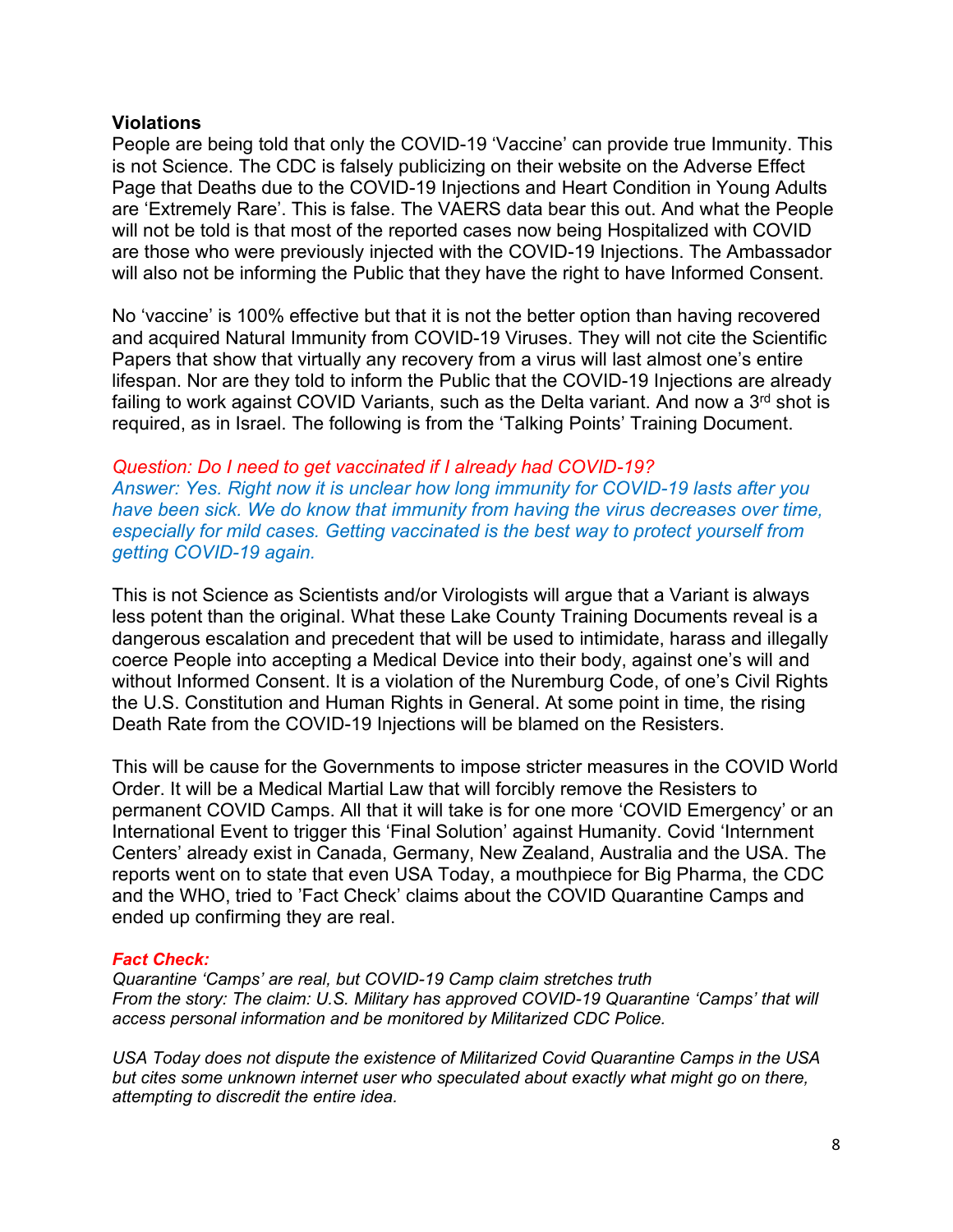#### **NAZI 4th Reich**

The following are some strategies about how to handle these COVID Ambassador when they come knocking on one's door. These are from the components of the reports. One is under no obligation to answer any questions related to one's Medical Condition or Vaccination Record to any Governmental Authority. Local Authorities can ring one's doorbell but once you put them on notice that they need to leave, they cannot stay on one's premises. The COVID 'Ambassadors' will be saying that one has to answer their questions, this is not true. The following Rights apply to the USA.

#### *Under the 4th Amendment*

*One has a right against Unreasonable Searches and Seizures.* 

#### *Under the Fifth Amendment.*

*One has the right to remain silent. One does NOT have to speak to Government Officials.*

*-Place 'No Trespassing' Sign at all entry points to one's property and/or door. -Place 'No Soliciting' Sign at all entry points to one's property and/or door. -Do not open the door. -Never mention the COVID-19 Injection. -Politely ask them to leave. -Do not try to convince them of not taking the 'Vaccine' or that one will not. -Call the Local Police to report their Trespassing on one's property, if refuse to leave. -Video the encounter for evidence.*

In the reports, it was noted that Mat Staver, Founder and Chairman of Orlando, Floridabased Liberty Counsel, sees parallels of this COVID Dragnet to 1930's pre-Nazi Germany. When Hitler started consolidating his power in 1933, a primary goal was to exterminate Germany's 600,000 Jews, but first they had to be identified or 'Marked'. They were seen and treated as a 'Virus'. Hitler targeted the Jews and other 'Undesirables' by using a Census to get personal information. This was done through a door-to-door Outreach Program to acquire the information. The Nazis used a Globalist but American company, IBM, to data-mine their Citizens and 'Mark' their targets.

The same People are still in place and power. They are using the same tactics. The difference is that now, with modern technology, they will succeed where Hitler failed. Hitler actually hired IBM to execute a Racial Census to 'Mark' the Jews in particular. IBM created a system to cross-reference the data against their Employment Records and also from their Financial Institutions Records. They used the information gathered to then mass transfer the Jews into 'Quarantine Neighborhoods' called Ghettos. Ultimately, they were sent to either Slave Labor Camps or outright Death Camps.

This same information gathering apparatus is in place now. There is the NSA, for example in the USA and this same Game Plan is being used presently with COVID-19 Forced Injections. It will serve to do the same and produce the same 'Scientific Outcome', all thanks to the Corporate IBMs of the world. For more on this tragic history that is about to be repeated, see the 2012 book by Edwin Black entitled, 'IBM and the Holocaust: The Strategic Alliance between Nazi Germany and America's Most Powerful Corporation'.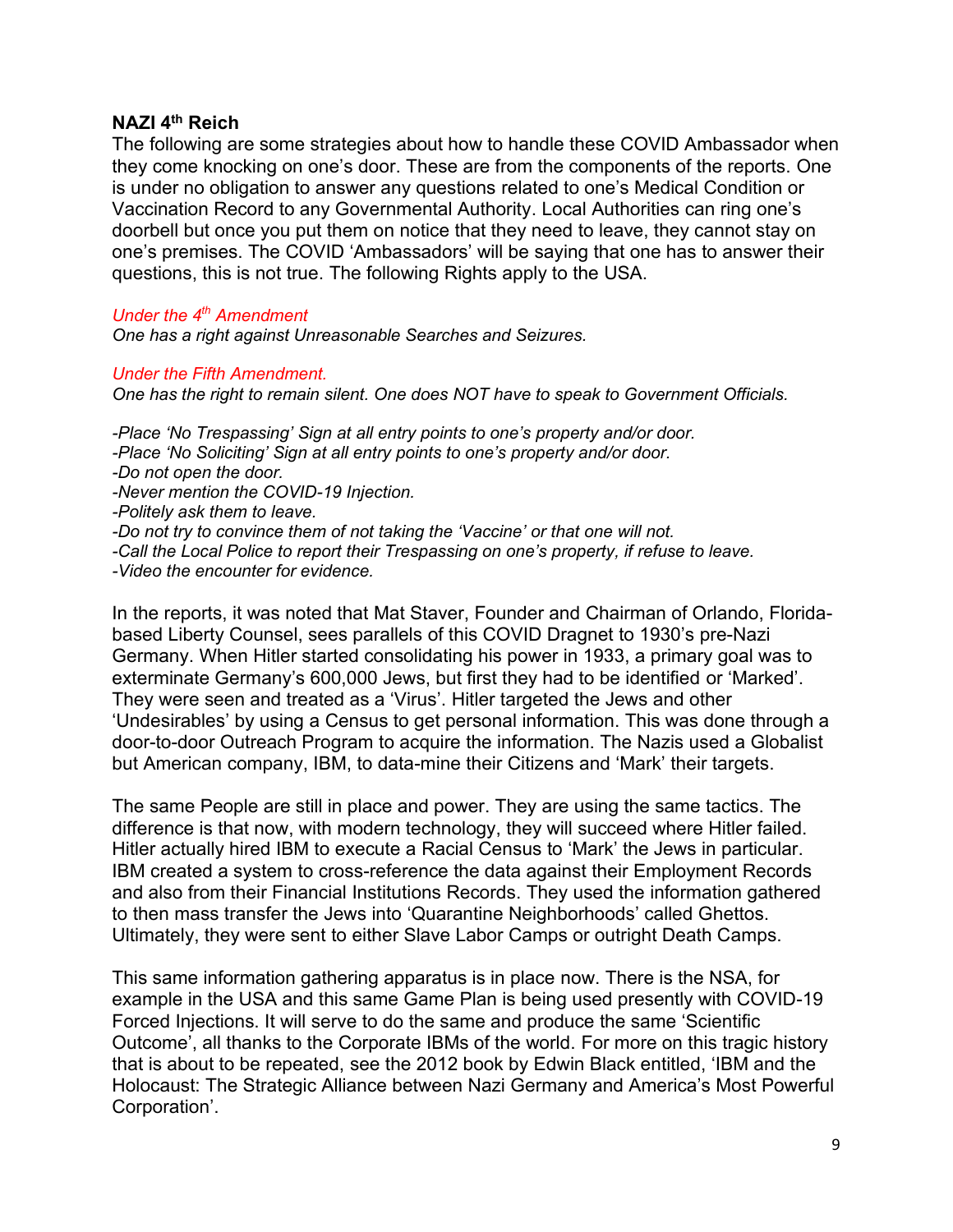## **The End Game**

Not surprisingly, the IBM of today is also involved in the creation of the inevitable Digital Health Passports for every person on the planet. Hello 'Mark of the Beast'. They have partnered with Vaccine-maker Moderna in New York's Excelsior Pass. This 'Pass' is being required for anyone attending Sporting Events or other large-venue events in the state of New York. Bill Gates' Microsoft has likewise partnered-up with the City of Los Angeles Schools District and Anthem Health to implement the Daily Pass QR Health Portal. This 'Pass' will track or 'Mark' every Student in the largest School District in the USA, under the premise of 'Protecting' People from COVID.

Presently, the Health Passes are voluntary in the USA, but they are being rolled-out and will become mandatory. It is only a matter of time. This was already required in Israel and now in France as of July 2021. The outcome? It will convert the Unvaccinated into 'Jews' to be 'Marked' of the likes of Nazi Germany. Individuals will be effectively excluded from Society and marginalized to the point of 'extermination' like the Jews. Many End Times Researchers have sounded the alarm that such Health Passes will be tied to the Luciferian broader agenda known as the Great Reset. It will eventually all lead-up to the Mark of the Beast.

This 'Reset' involves a complete redesign of Society, Governments, Supply Chains, Capital, and the Human Body. The reports also mentioned how a Kris Anne Hall, a Constitutional Attorney is offering advice to those that might end up in legal issues pertinent to the door-to-door COVID-19 coercion campaign. On her website, KrisAnneHall.com, she is offering a free Trespass Warning Form. One can print-out it out and hand it to any uninvited Government COVID Agent who shows up on one's doorsteps asking if one has received the COVID-19 shots or not.

Then a Dr. Steven F. Hotze MD has made himself available to the General Public (281.698.8698) to refer People out to Attorneys who will fight to defend one's rights to not be coerced or forced into taking a Gene Modification Experimental COVID-19 Injection. People will need legal help to fight this violation of one's Alienable Rights and Civil Liberties and not be 'Marked'

## **Main Sources**

 $\mathcal{L}_\text{max}$  , where  $\mathcal{L}_\text{max}$  , we have the set of the set of the set of the set of the set of the set of the set of the set of the set of the set of the set of the set of the set of the set of the set of the set of

**Mike Adams Podcast**  <https://www.brighteon.com/e4dff000-a916-4cb8-85f7-d9a82350a821>

**Lake County, Illinois Government Website**

<https://www.lakecountyil.gov/4377/Coronavirus-Disease-2019-COVID-19>

## **The Right to Be Let Alone: What to Do When COVID Strike Force Teams Come Knocking**

[https://www.rutherford.org/publications\\_resources/john\\_whiteheads\\_commentary/the\\_ri](https://www.rutherford.org/publications_resources/john_whiteheads_commentary/the_right_to_be_let_alone_what_to_do_when_covid_strike_force_teams_come_knocking) ght to be let alone what to do when covid strike force teams come knocking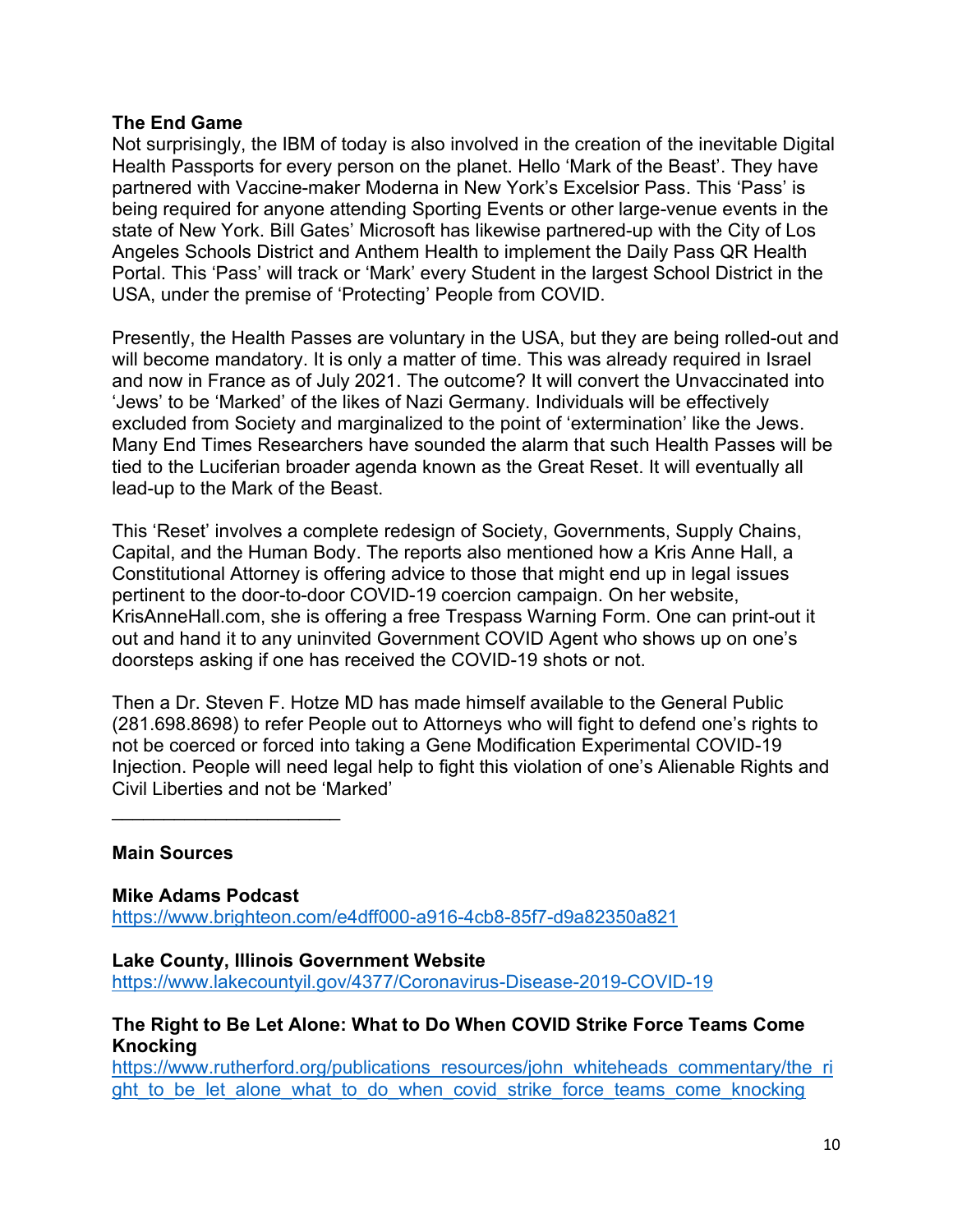## **Free Trespass Warning Form**

[https://leohohmann.com/2021/07/07/what-should-you-do-when-federal-agents-arrive-at](https://leohohmann.com/2021/07/07/what-should-you-do-when-federal-agents-arrive-at-your-door-with-questions-about-your-personal-health-decisions/)[your-door-with-questions-about-your-personal-health-decisions/](https://leohohmann.com/2021/07/07/what-should-you-do-when-federal-agents-arrive-at-your-door-with-questions-about-your-personal-health-decisions/)

## **DOCUMENTS**

## **Community Health Ambassador Outreach Door Knocking Project to Increase COVID Vaccine Acceptance**

[https://drive.google.com/file/d/12\\_GkFVg-A9FmU\\_VyPaDqVuKv7fafNgva/view](https://drive.google.com/file/d/12_GkFVg-A9FmU_VyPaDqVuKv7fafNgva/view)

## **An accompanying FAQ document (English version)**

[https://www.lakecountyil.gov/DocumentCenter/View/37998/CHA-Vaccination-Talking-](https://www.lakecountyil.gov/DocumentCenter/View/37998/CHA-Vaccination-Talking-Points_20210114)[Points\\_20210114](https://www.lakecountyil.gov/DocumentCenter/View/37998/CHA-Vaccination-Talking-Points_20210114)

# **Free COVID-19 Resource Page**

[www.PostScripts.org/COVID.html](http://www.postscripts.org/COVID.html) 

## VIDEOS

**Woman faints or dies after 'vaccinated' in Jab Center as everyone looks on** <https://www.bitchute.com/video/nDjtLB2nF9MO/>

# **Jacob, 13-year old boy dies after 2nd COVID-19 Shot**

<https://www.bitchute.com/video/8dEsbdvsy97V/>

## **Directed 5G Towers set-up near Vaxx Centers**

<https://www.bitchute.com/video/Nkde8yKjc9UI/>

## **Lawyer Serving Notice on Vaccinators**

<https://www.bitchute.com/video/trgO5pOXSO1g/>

# **Guy with cell phone shuts down COVID-19 Injection Center in Mall.**

<https://www.bitchute.com/video/wbvZSEJqI7FB/>

## **Vaccinated People cannot donate Blood**

<https://www.bitchute.com/video/yByj6dTumrQf/>

## **Fake Fauci computerized image on screen**

<https://www.bitchute.com/video/yhpkH3Ofa7nW/>

## **COVID-19 injected woman brain damage cannot walk right** <https://www.bitchute.com/video/baFgKFpay1lj/>

**NYC Journalist in 2014 discusses Rockefeller Lockstep 2010** <https://www.bitchute.com/video/KkElL1mg7RBT/>